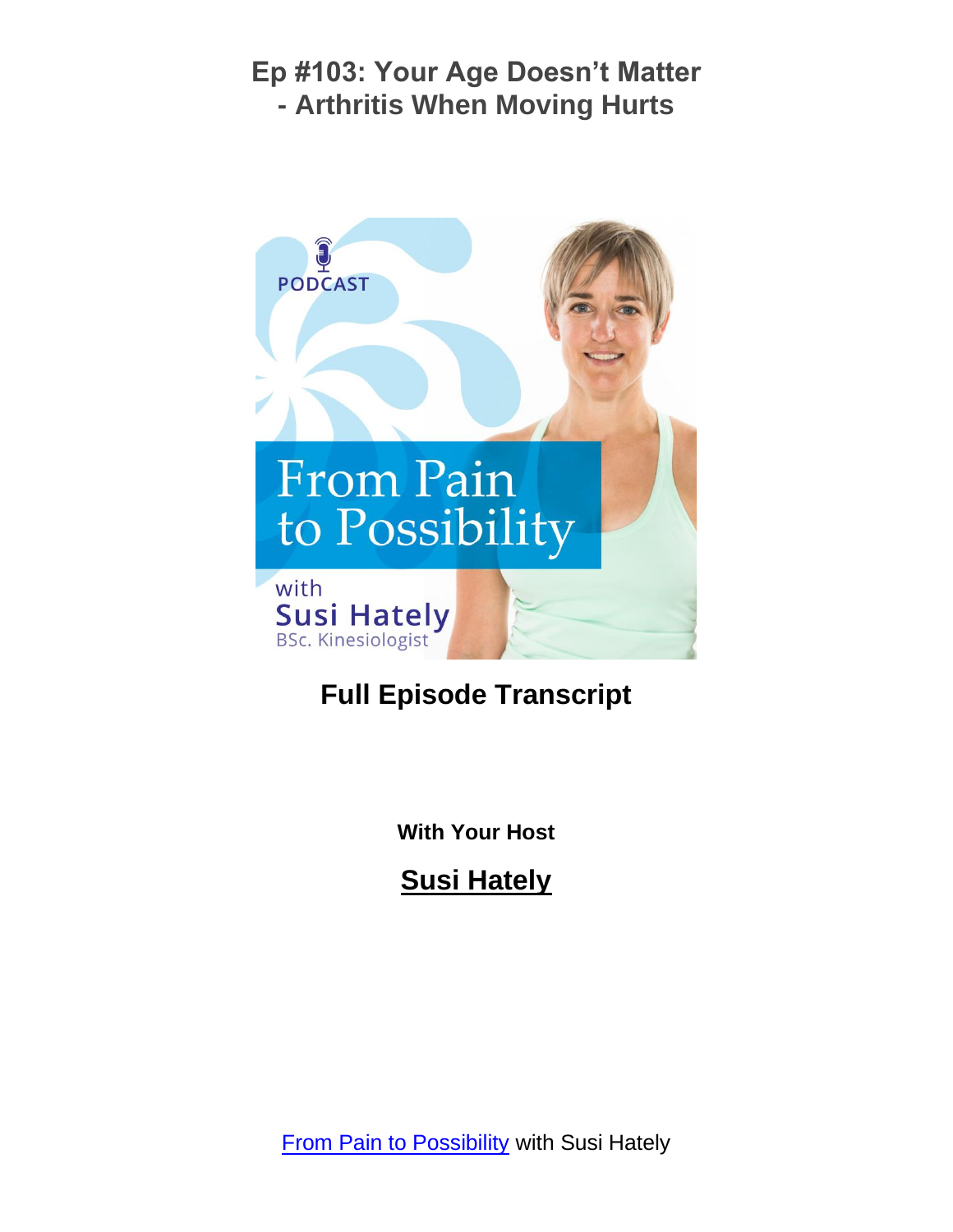**Male Announcer:** You're listening to *From Pain to Possibility* with Susi Hately. You will hear Susi's best ideas on how to reduce or even eradicate your pain and learn how to listen to your body when it whispers so you don't have to hear it scream. And now here's your host, Susi Hately.

With this episode I want to tackle a concept around moving when it hurts. I often hear this from people who have arthritis and they know that they need to move. They've been told that they need to move, but there's pain present and it feels horrible. They're uncertain about if how they're moving is being helpful or being harmful. There's confusion about moving or not moving, even though they know they ought to move.

So with this episode I want to provide some considerations for you to ponder so that we can help you get to this place inside of you where you can trust the inner wisdom that is telling you to do whatever you need to do. Because I recognize that when pain is present, it can cloud our inner wisdom. It can really grab hold and take a grip and then we start making decisions that might be helpful, they might not be helpful.

But I tend to find that when people make decisions in spite of pain, they tend to be laced with like a, "Oh, I hope this works," or there's an anticipation for it. It's not like a rooted, felt sense, if I can use those words. It's not coming from a real sense of confidence, is a great way to put it.

So I want to be able to help you that by the end of this episode there's greater clarity, there's greater confidence. So whether you have pain, or whether the pain has reduced or whether the pain has risen, you can sort of sit back and able to discern more clearly from inside what your body is actually asking for so that you can really blend well your problem solving capability in your brain with the inner wisdom of your body and make a great choice for yourself.

So how this will go is I'm going to present to you what may sound like competing ways or conflicting ways of thinking about this process. One of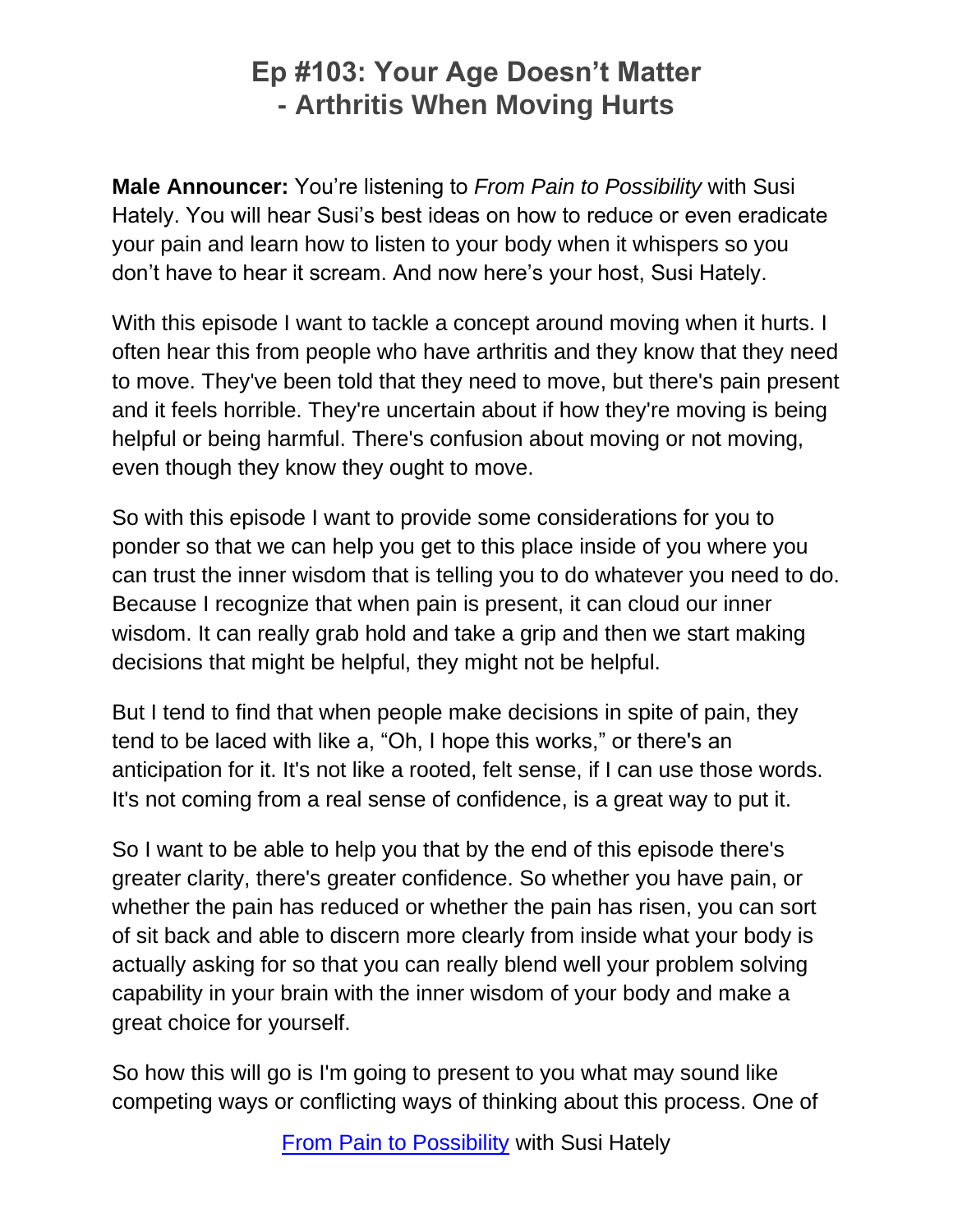them will be talking about pain and arthritis, the other will be talking about motion being lotion. And then even if you feel like in the moment as I'm talking about each of these that there is conflicting, I'm going to then bring the two of them together to show how quite collaborative they are.

So to begin with, whether you are new to listening to this podcast or you have listened to many episodes of this podcast, one of the key features that I say a lot is that your pain can reduce, your pain can eradicate, it's all possible. So along those lines, when we're thinking about arthritis you can have arthritis and have pain. You can have arthritis and not have pain. You can have pain and not have arthritis.

So the key here is that arthritis and pain are not synonymous, they're not a given. I've worked with people who have arthritis and their pain has reduced. The degeneration of their joint is still there, their pain has reduced. So how is this and why is this happening?

Well, the first reason why is because the way that I work with people is at the body first. When there's pain present, there's also compensations that are present. And what I mean by compensations is that you're borrowing from one area in order to make another area move. And a lot of it's unconscious but there's a thinking they're, conscious or not, that we're making ourselves stronger and we're making it happen. When in reality we're making the system weaker over time.

So when I initially begin to work with people, I support them in reducing those compensation patterns and learning to move better. And a really simple pattern of compensation is breath holding. So when I can help someone to move better with better fluid breath, that can often make a difference in the way that they experience their sensations in their body.

When I can also help someone actually move the leg bone in the hip joint better, then the muscles in and around the hip function better, there's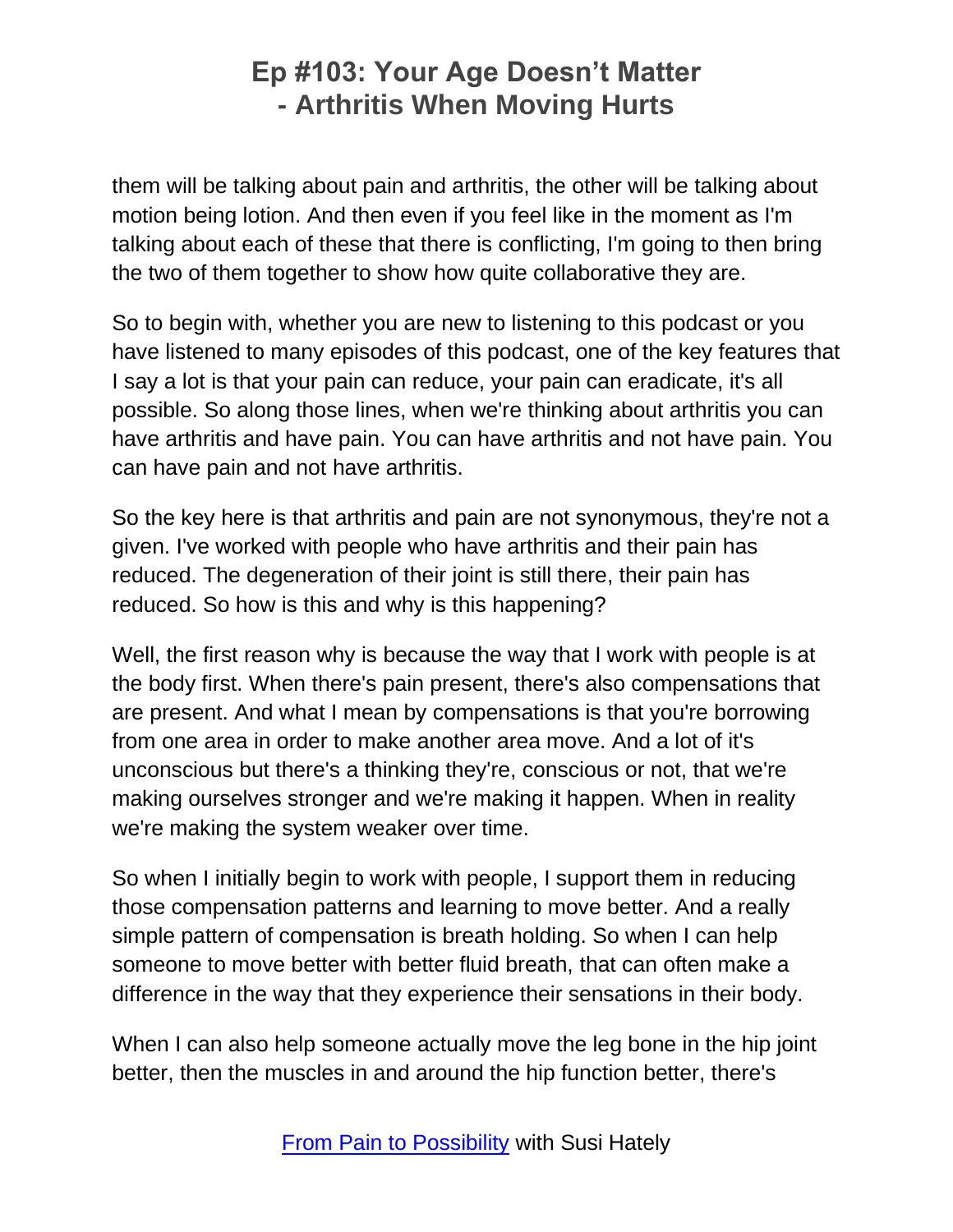greater stability that often results. There's often greater strength that results, there's often greater mobility that results.

And it's not that greater stability, greater strength, or greater mobility reduce pain. We actually know, evidence has shown that simply increasing stability, strength, and mobility do not correlate to decreased pain. But what I have found is when we simply move the joint better and help the muscles do what they're meant to be doing, that does change an experience of pain because the way that someone's forces are moving through their body is better.

So think about it from being in a standing position and standing on a scale. There's you and gravity, and that is creating a number on the scale. And then when you start to move, the number goes up. If you add a bag of groceries or a child, the number goes up. If you jump or walk, the number goes up. So the more load that you're placing through your body, that force is greater as measured by the scale.

What I have seen is that when I can help someone improve their inner integrity, the inner infrastructure of their skeleton and their tissue, meaning their muscles and their connective tissue, then the ability for them to dissipate the load and the force is both going down through their body to the ground, as well as absorbing the ground reaction force, that rebound energy from the earth upward, it just works a lot better.

Think about this, when you're walking or when you're running, you're taking one foot in front of the other. As you do that you're shifting your weight from upper to lower and lower to upper, as well as left to right. So when you have better infrastructure in your body to absorb that load, things feel different. I've seen that over and over and over and over again.

So when I help someone move better, we see that their pain goes down. There's another part to this that also happens, and that is how they think about their pain also changes, because now that they gain more clarity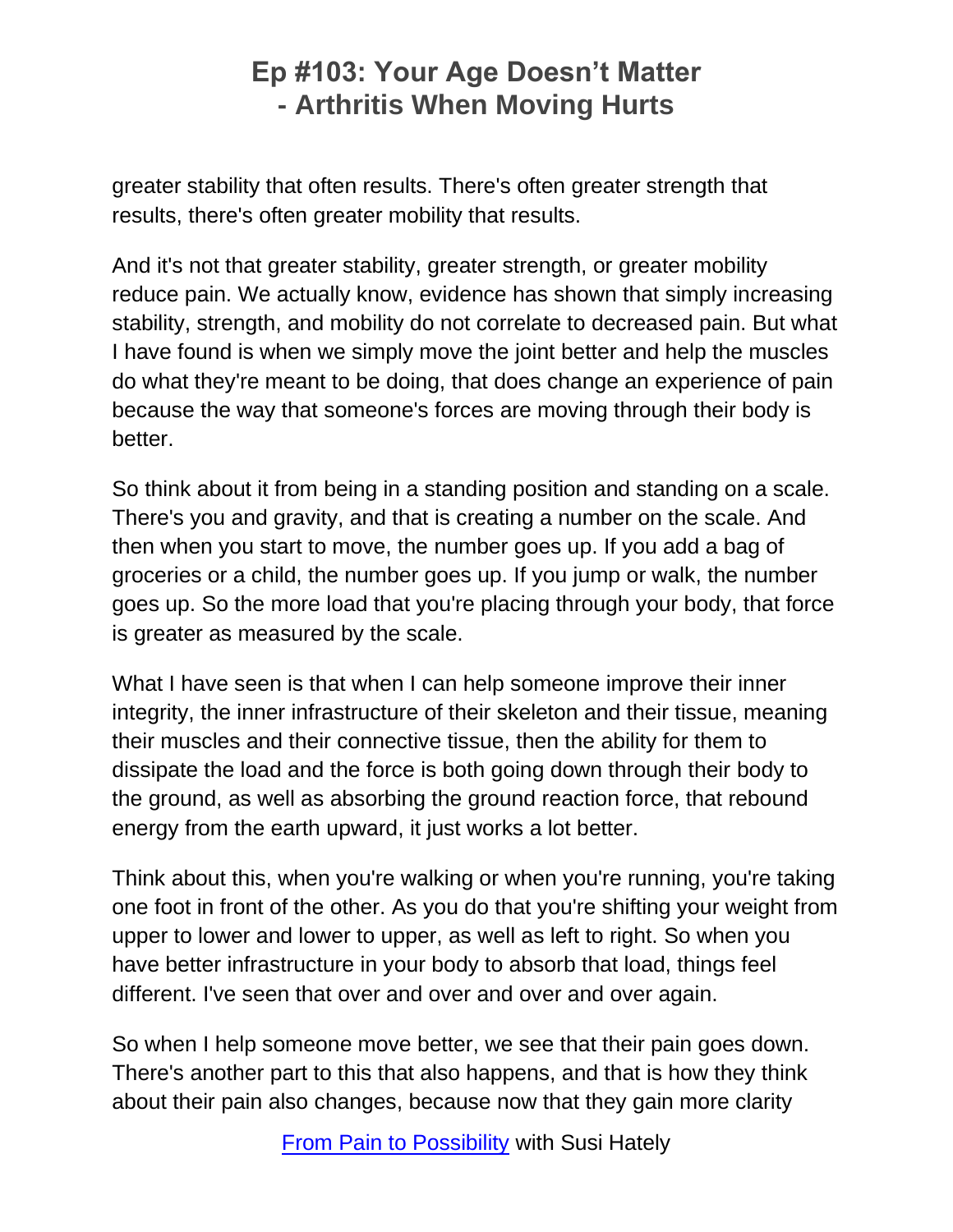about how their body is moving, that often leads to greater confidence and greater connection with themselves. And they've got a better ability to tune in to what their body needs.

So even when there might be pain present, they have a greater understanding about how their body moves and what they need to do to make it move better. And then when they do that, their pain starts to go down. So there's a really interesting correlation to their belief pattern and their level of confidence.

Which leads me to the second part of this first concept, which is how we interpret pain. Pain is a true sensation that exists in our body, the sensation that we feel is absolutely real. What we now know is that that sensation is interpreted in our brain.

So we will experience the sensation, that sensation will go up into the memory banks of our brain. Our brain will say, all right, should I be feeling threat about this? Should I be feeling safe about this? And then if there's a feeling of threat, or concern, or worry of like, "Oh my gosh, what if?" Then there tends to be an increase of that sensation deeming like it's dangerous, it's a problem.

If, though, there's like, "Oh yeah, I get that there's pain here, it's not a problem, I have confidence that I know what to do to change it." There's feelings of safety or feelings of support, and then the experience of pain goes down. Even as I explain that to you, I can feel the distinction in my body when I say the word danger, or threat, or concern, or worry, I can feel my body starting to get tighter.

And when I hear the words to myself of confidence and clarity of like, "Yeah, I know what to do, I got this," there's a different feeling in my body. And that is a really great example of how we interpret something in our brain and how we ultimately feel.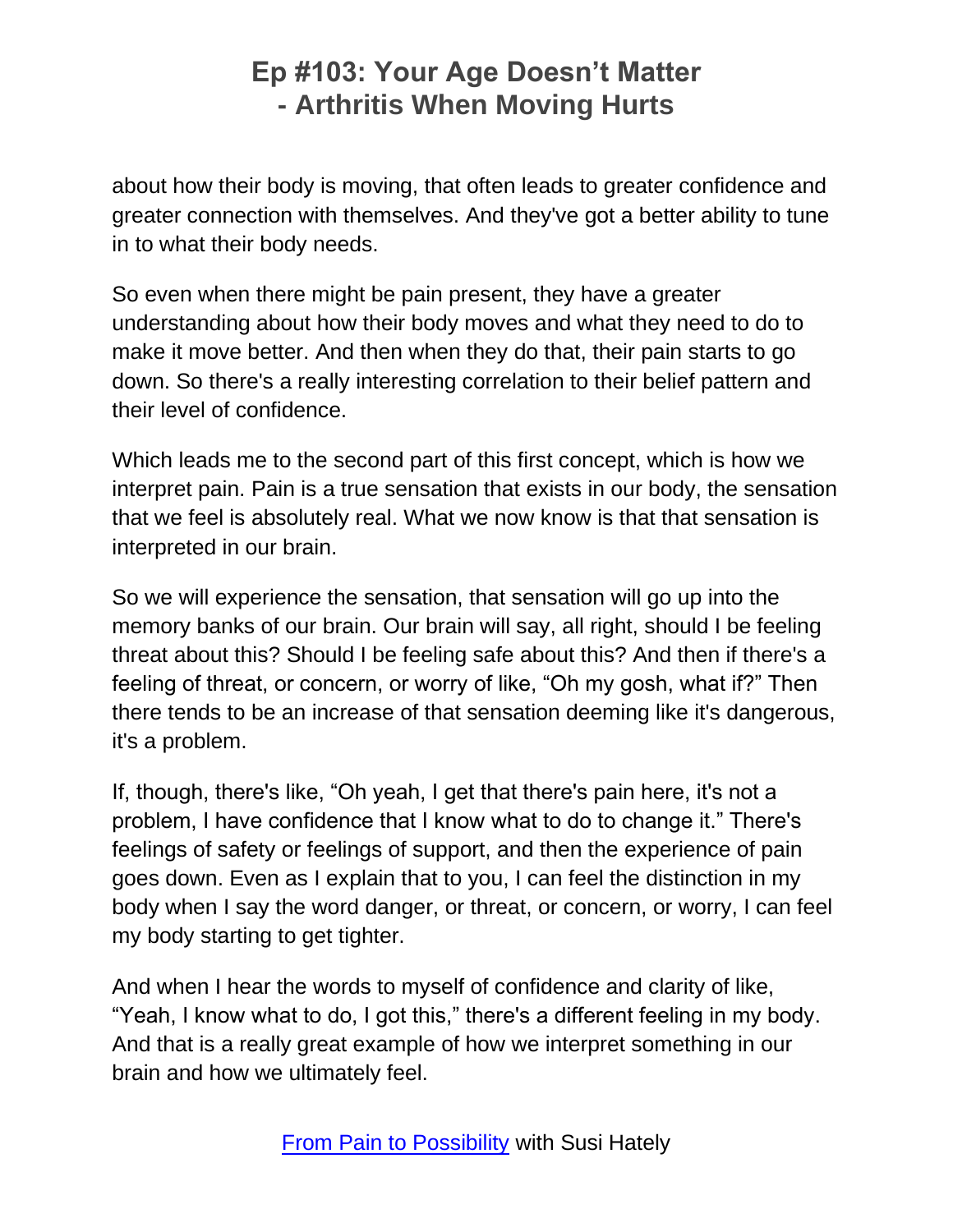So the key of this is it's not suggesting that the pain doesn't exist, I don't want that to land in that way. What I want to land is how we interpret it. So when we start to recognize if we have this anticipatory fear, then we're going to start to notice that the pain levels go up.

As we gain more confidence about the way the body works, about the way your body, or our body, or my body works, then our own personal experience of how we're experiencing that pain or strain starts to shift because we've got confidence in what we can do to support ourselves.

So two key things there is that pain is not synonymous with arthritis. That even if you have degeneration of a joint, even if there's inflammation of the joint, when I can help a client move better, they can shift the way the forces are dissipated in their body and that can change the experience of the sensation that they have.

This then translates into what we experience in our brain about the experience of pain. Because pain is interpreted in the brain, the sensation is interpreted in our brain so that when there is confidence and clarity about how our body moves, for example, then we're like, "Yeah, we've got this, I can do this." Or when we're like, "I don't know what I'm doing. I am confused. I am not clear, I am scared," then we're going to notice that the pain levels go up.

So a big piece of supporting somebody in their recovery and healing process when they have arthritis is enabling them to learn and grow into the tools around understanding how their body moves, how it functions, so that they have that confidence and clarity to work with what their body is.

Which leads to the second part of this episode, which is motion is lotion. And this is a direct quotation from an orthopedic surgeon who talks about how movement is essential to enabling that lubricating fluid, that synovial fluid to do its job. Synovial fluid makes up about 80% of the cartilage as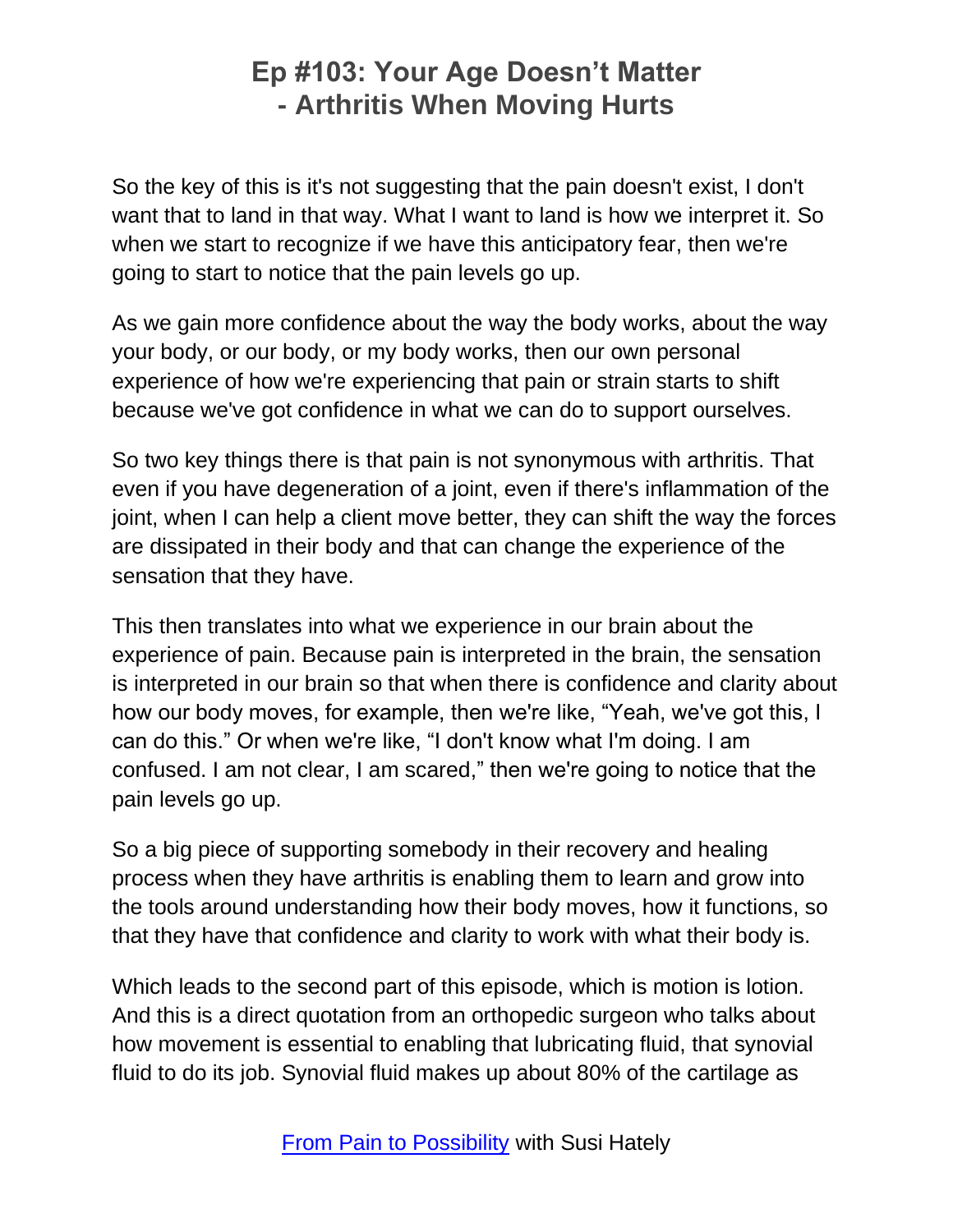volume and plays an essential role when supporting weight and lubricating joints.

It used to be believed that physical activity was injurious, it created injury to joints. But what we're starting to really understand from this research perspective is that running, for example, walking, and other loaded activities aren't actually causes of osteoarthritis, but rather quite the opposite. That the risk of osteoarthritis is going down the more active that you are.

And one of the reasons they're considering for this is because what is happening in the synovial fluid and how the activity is a driving force behind maintaining the lubrication. That the activity is a driving force behind maintaining that lubrication, of enabling that synovial fluid to do what it needs to do.

So motion is extremely helpful. Helpful in lubricating the joint so that the joint can work more freely and easily. Helping the fluid to cushion the ends of bones and reducing friction when movement occurs. Protecting the cartilage, supporting it from wear and tear, absorbing shock.

So now here we are, we know that motion is lotion, there's an understanding from a research and an evidence based perspective that moving your joints is necessary for supporting that synovial fluid to do its work. And we also know that we can reduce pain and strain by moving better, by recognizing what our beliefs are about the pain. So now, how do you bring these two pieces together to be supportive?

To combine these two ideas I like to follow the principles of movement that I created back in 2002. And the first one is to nurture or nourish relaxation. And why I use that word, nurture or nourish, because it's not simply about being aware. It's really about being aware in a loving way. Just noticing what's going on in your system, what's going on in your brain, what's going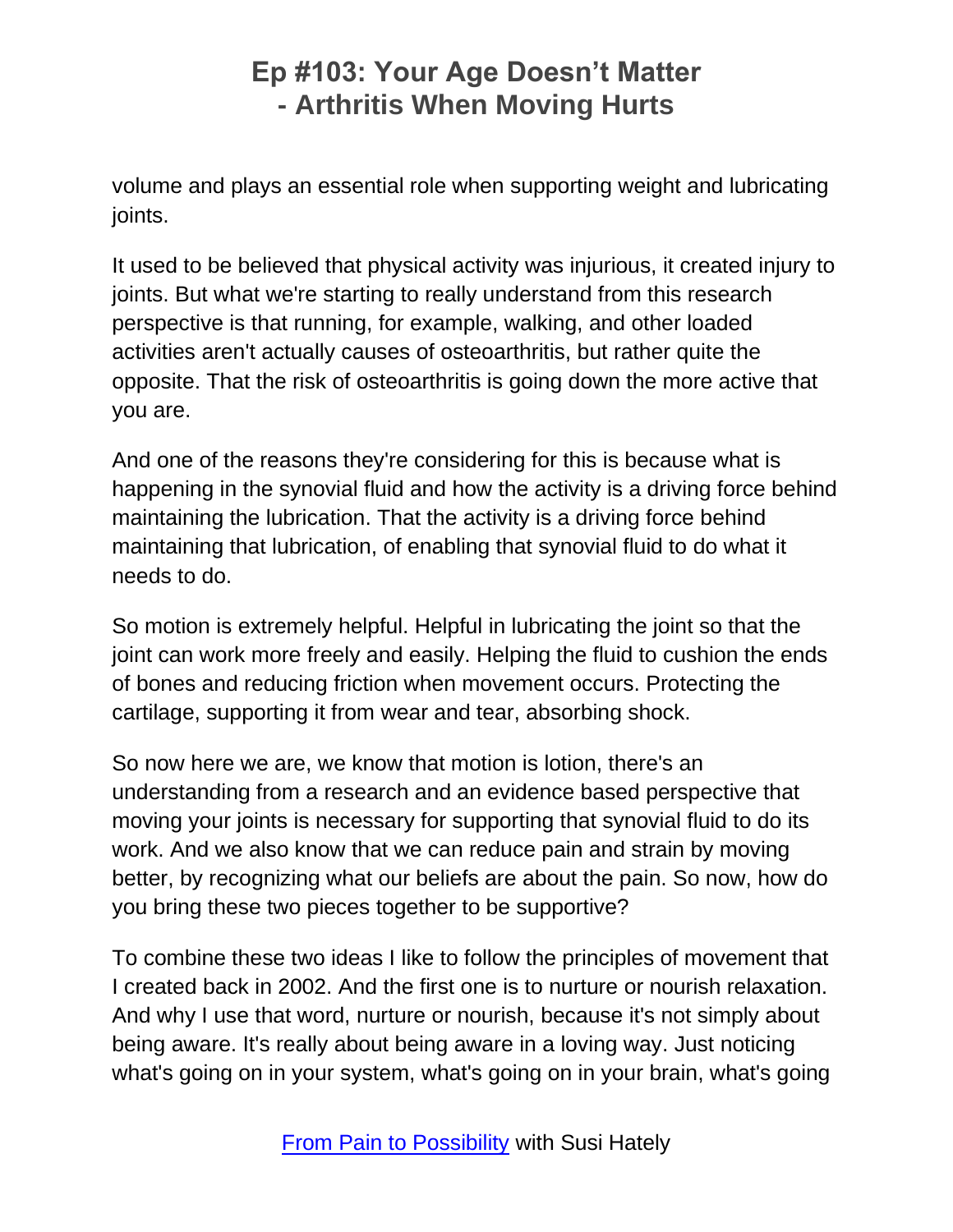on in your body, what's going on in your breath, and really taking stock of what's present.

So often we can move through life very, very quickly, or in a way that is numbed out or disconnected from what is true to ourselves. And we're just kind of putting our head down and going. So this is a moment to take a pause and to really, really connect.

When you take that pause to become aware, there's a tendency to move a little less fast, a little less spontaneously. And in this case, I don't mean spontaneously as bad, you're more tuned in about what you need. So maybe the word isn't so much spontaneous as it is impulsive, that would be a better word to use.

So when you can take that time to simply be aware and nurture yourself in that awareness, then you're going to find you're making better choices because you'll tune in to what's actually contributing to what's going on. Because, as I said, you're paying definitely has an impact on how it's being interpreted.

So what could happen is you're out and you're doing your walking or you're reading, the pain is increasing. And in your head you might be thinking, "Man, this is really, really sore." But then the other voice comes in and says, "No, this is really, really good." And then there's this back and forth in your head of like, okay, is this good? is not good? Is this good? Is it not good? And there can be this battle in your brain about what's going on in your body.

Whereas if you just take a pause for a moment and leave that back and forth-ness, just put that on the shelf and just pay attention, recognize that dialogue, or maybe that argument is present. And then take a moment and pause and be aware of what's going on.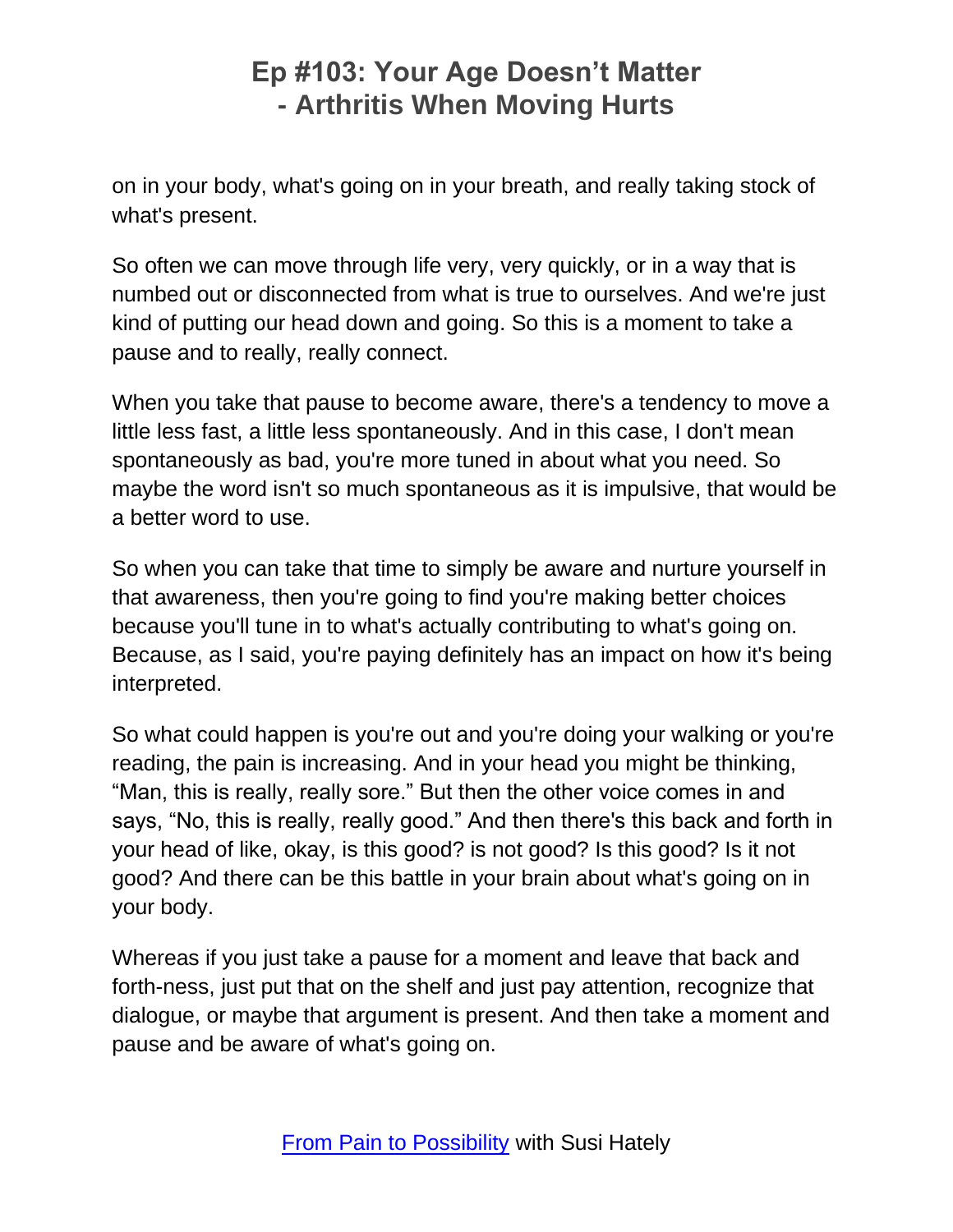Because sometimes what you'll notice is the pain on your walks or on your runs goes up when other factors are at play like you had a poor sleep, or something's going on with your spouse or your kids, or there was something happening at work. Or you're just in a state or an emotional state that's like, ugh, that's when you might notice a correlation to when the pain goes up. Maybe not all the time when you're out for your walks or your runs that the pain goes up.

So just being cognizant of what the the other factors are that are in existence, not necessarily causal, but they're in existence of your world. Then you're going to start to see the patterns associated with that pain that's going up.

The second is to really recognize your movement patterns and to notice how you are moving and how you are breathing, I like to say begin at the largest joints first and keep your spine in mind so that when you do some of your stretches or you're doing some of your yoga therapy movements, like really tune in to how it is that you're moving.

So you're taking that nurturing awareness and relaxation idea that I just mentioned, and you're tuning into how it is that you're moving when you're doing stretches, or your yoga therapy movements, or the strengthening movements. You're not just knocking them off as to-do items, but really paying attention to how you're moving.

Are you gripping? Are you bracing? Are you utilizing your jaw when you're moving your hips and you don't actually need to hold your jaw to move your hips? Are you clenching through your eyes when you are doing movements around your shoulders or your hips? When you're stretching out are your feet getting all tight? And then just dial it back and can you do the movement with 10 to 15% less effort and a lot easier breathing?

If you just focus on those key components, you're likely going to notice different qualities to the experience you're having in your tissue, and you're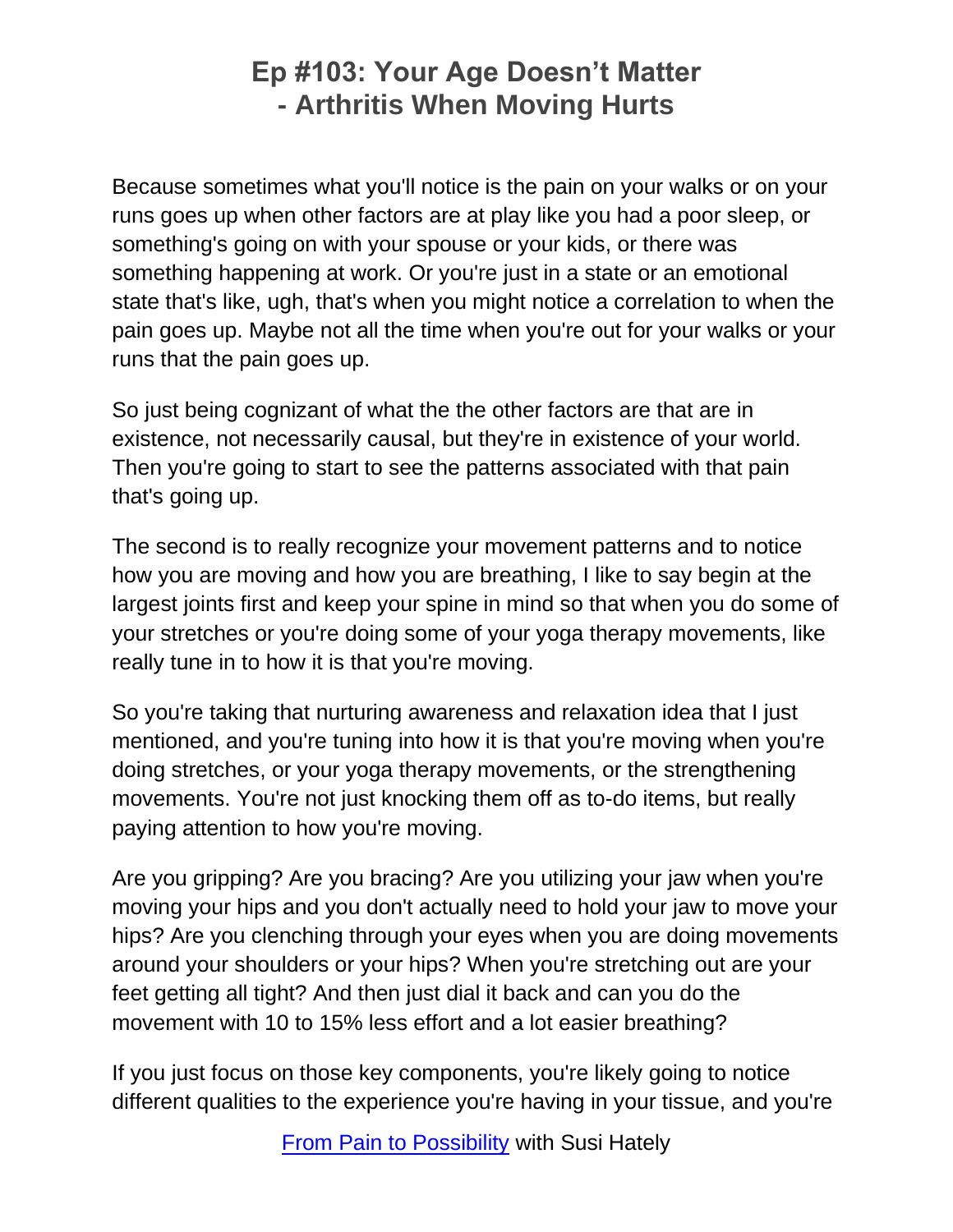likely going to feel a little bit different and you'll be more clued in to, again, as I mentioned earlier, some of the correlating patterns that are contributing to your pain. Because as I mentioned before, arthritis and pain are not synonymous. As you learn better movement patterns, you'll tune more into what's actually required to shift in order for you to have less pain.

Okay, so there's that one concept. So you can take this concept as well when you're out walking, and you're out running and that pain is going up. Now, ideally, what we want to not have happen is if your pain levels start to increase when you're out for your walk and your run and when you come back from it, those pain levels should drop back to what they were. That's really, really, really key.

So if you're noticing your pain levels are going up and they're staying high, then you likely overdid it or there's something else sort of in your awareness that you're not quite paying attention to. And it could be quite as simple as the shoes that you're wearing. Or whether you are walking on an incline or whether you're walking on a flat surface and you might need to shift that up.

What I also like to share with my clientele, if someone really wants to get their pain down, like reducing their pain or eradicating their pain even, what I like them to notice is at what point in their walk or their run does their pain start to increase a lot? And are they willing to only walk or run as far as the point before the pain goes up? So can they make that walk less?

Now sometimes people will push back on that because they want to get their walks in. And I say that that's fine, just see if you can notice at what point that comes in. And, again, remembering motion is lotion, notice what's going on in your brain in terms of dialogue around when the pain comes up, notice what starts to happen.

Is there a back and forth in your head? Is there an argument? Is there a fight with your body? Is any of that or all of that happening? And just tune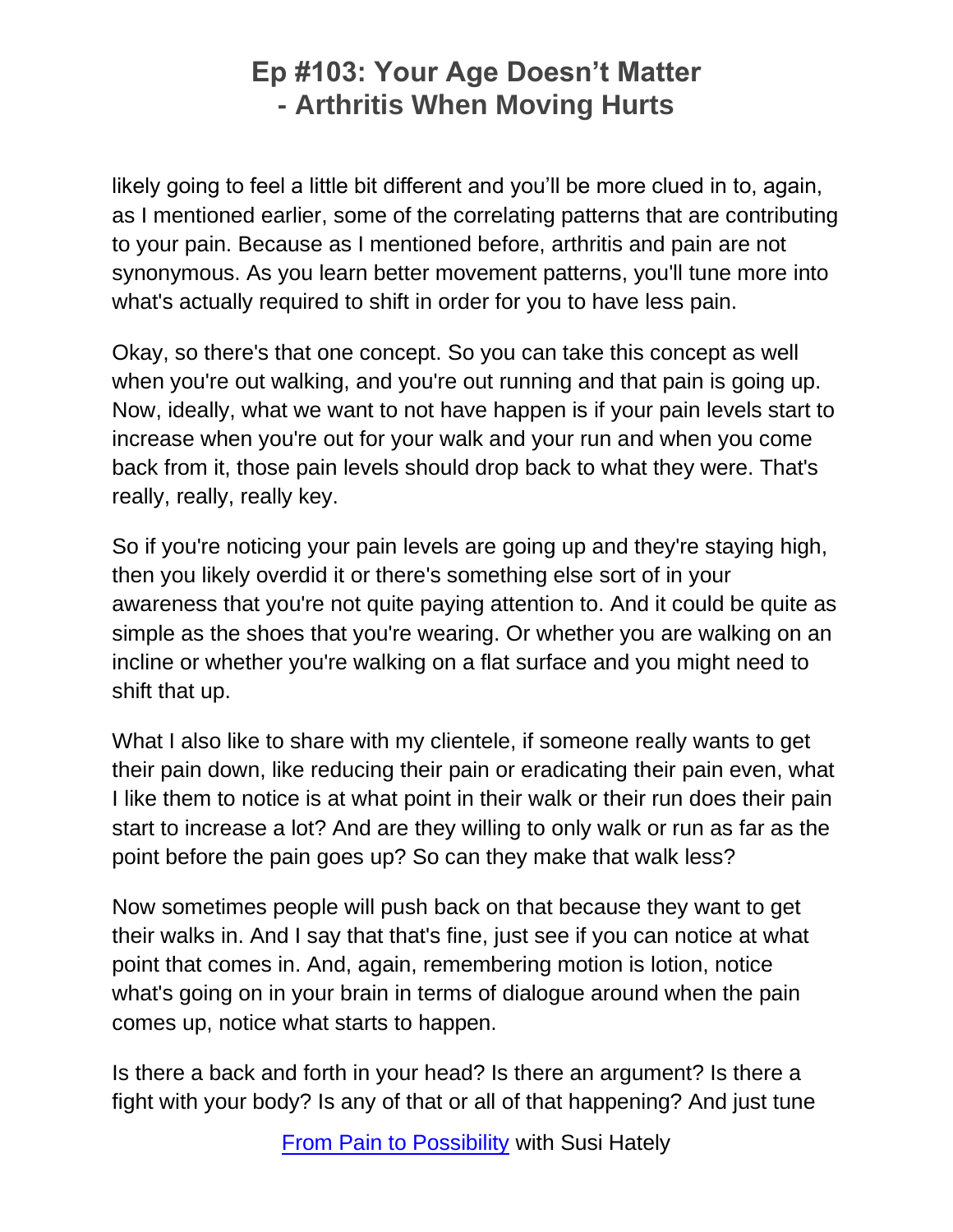into that, because if that's happening, if there's a little bit of mental drama and sort of an annoyance or an agitation that's starting to come up with regard to how the experience is in your body, then that's likely going to heighten your pain experience. So just pay attention to that.

The other piece of this is as you begin to understand your movement patterns and less compensation, you're going to notice those movement patterns and how you compensate when you're out for your walks. So you're going to tune a lot more into your overall awareness patterns. So then when you're out walking, you'll understand what's contributing.

It's not just oh, I'm moving and this movement is contributing to my pain. You'll actually have more of an understanding about what parts are contributing to what parts. So you'll tune more into what's contributing overall. And that will really support you in your progress of moving forward.

So there's key features to this. So the first is that how you move matters, and that as you move better and reduce your compensatory pattern you're going to notice that your overall infrastructure is going to shift and your overall awareness of what's contributing to how you feel also changes.

And if you're someone who is walking and running and you have pain while you're doing those things, understand that motion is lotion. But as you tune more into that awareness, you'll also tune more into, okay, is this actually an appropriate experience that I'm having? Is there a mental fight going on? Am I getting agitated with my body? And if that is, is that heightening more tension, which is contributing to more pain?

So then as an idea, can you back off to a point where that's not happening? Because if you want something to change, I've often found that making the change is what helps the change. But doing the same thing over and over and over again, typically does not lead to change. It's kind of like the chili analogy, where if you have a really spicy chili and you add more spice, it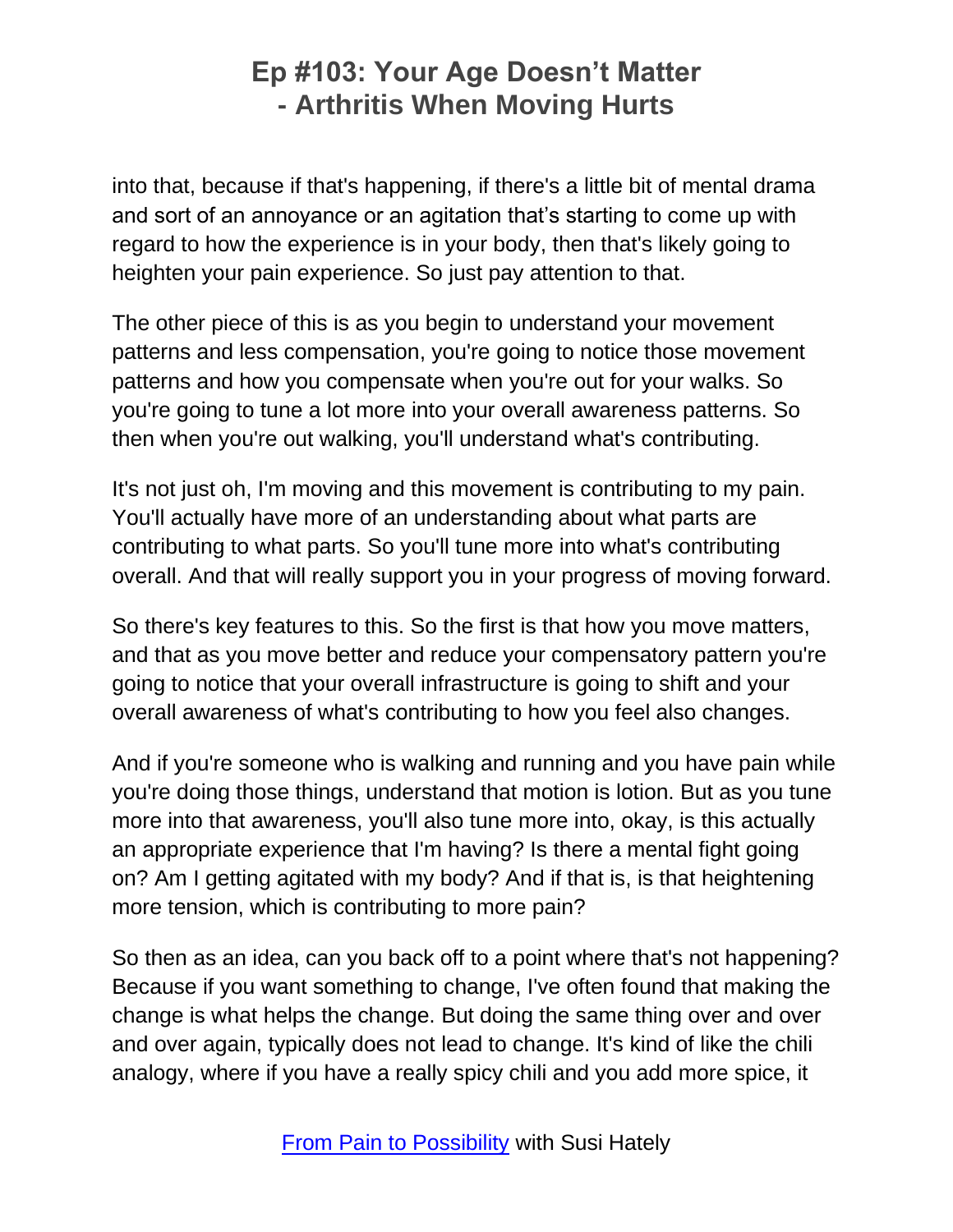just keeps it spicy, right? You're doing the same thing, you're adding more of the same.

Whereas if you can back it up a little bit, or tune more into your awareness, or recognize some of the contributing factors, that's when you can start to make more confident and clear decisions about what it is that you do.

So overall the reality is, is both of these experiences can work together. So you can move in pain and motion is lotion, and you can also learn how to improve your movement patterns and change up some of the neuromuscular dynamics, help yourself breathe better, reduce your pain, and have that feed into the motion is lotion in the walking and the running that you're doing. And over a period of time, you'll notice your pain going down.

Pain does not have to exist, truly. It doesn't have to exist. Yes, it's a normal physiological process. And yes, it might be part of the journey towards getting out of pain that you're experiencing, for sure. And it can reduce. It does not have to be part of your experience, you just have to approach it in a way that you can recognize what's contributing. And just because there's a structural issue, called arthritis, does not mean you have to have pain, it can shift.

If this has resonated for you, and you are seeking some support in your own recovery process and you would like to work with me on a one to one level, do reach out to me at health@functionalsynergy.com. I would love, love, love to support you in your goals of walking and running and helping you walk and run with less pain or no pain.

And if you're a health professional or a professional yoga teacher, it would be a great honor for me to show you and teach you how I get the results that I do with my clientele. So, again, if that's something you're interested in, do reach out to us at health@functionalsynergy.com. Happy exploring.